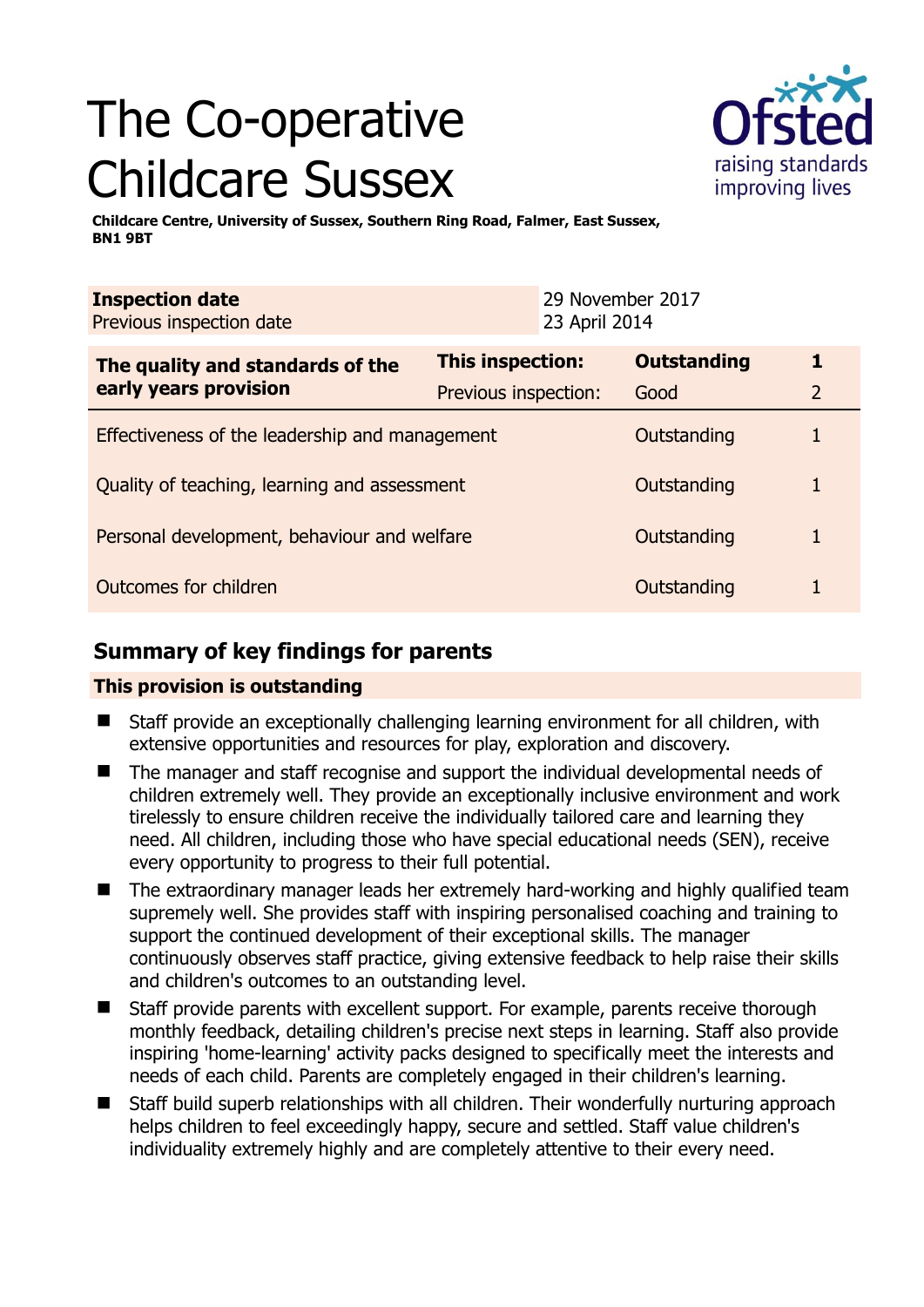## **What the setting needs to do to improve further**

## **To further improve the quality of the early years provision the provider should:**

■ continue to support staff who are new to the nursery to develop their excellent practice even further.

### **Inspection activities**

- The inspector observed teaching practices and the impact on children's learning.
- The inspector held discussions with the manager, staff, children and parents.
- The inspector read some of the nursery's documentation, including the safeguarding policy and procedures.
- The inspector sampled children's development information and records.
- The inspector completed a joint observation with the manager and held discussions in relation to children's learning and progress.

**Inspector**  Ben Parsons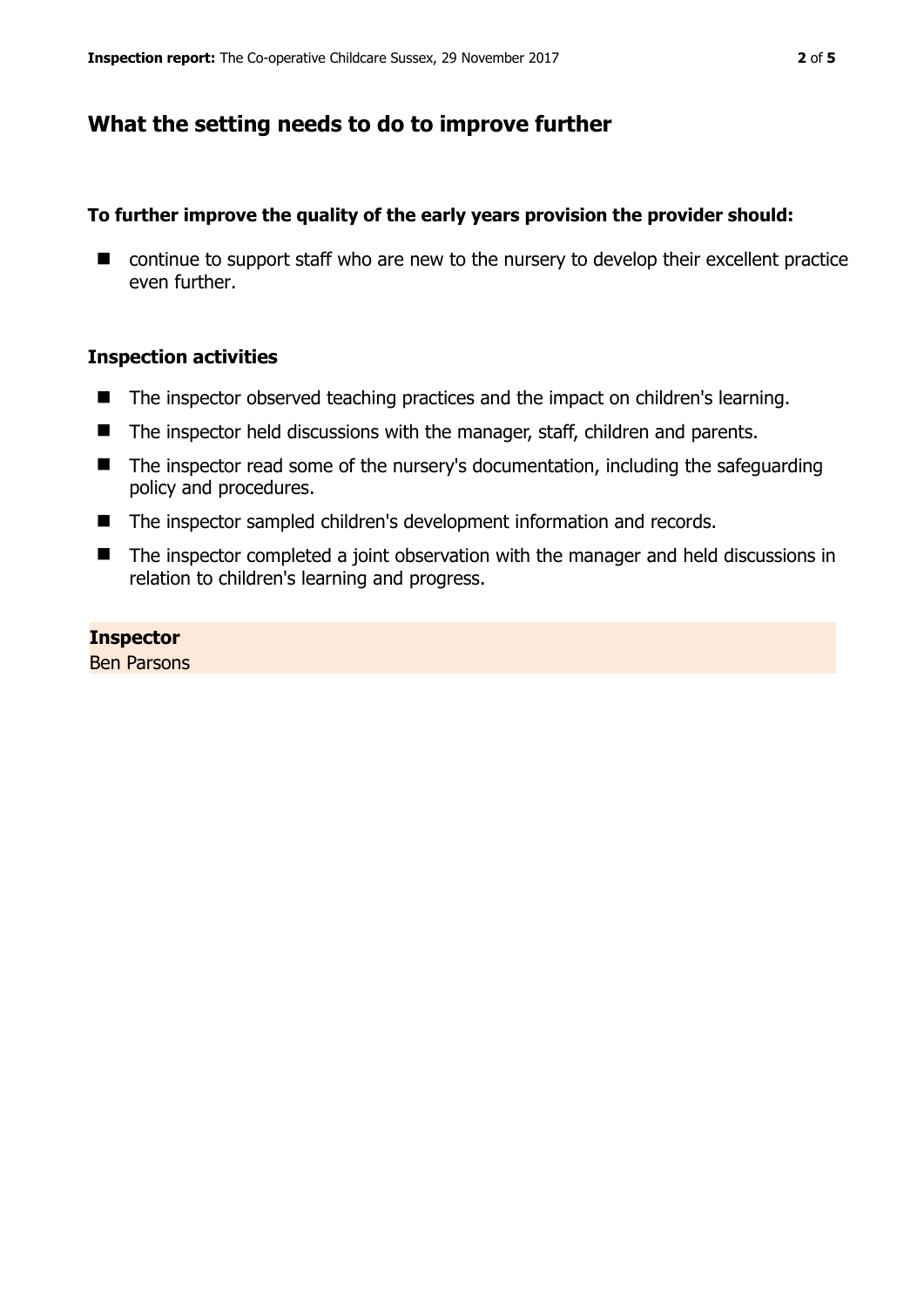## **Inspection findings**

#### **Effectiveness of the leadership and management is outstanding**

The inspirational manager has immense enthusiasm and commitment to evaluation and improvement. For example, she knows there is room to continue to develop the support for staff who are new to the nursery to extend their excellent practice. The manager and staff rigorously monitor the development of groups of children to help rapidly highlight and close any gaps in learning. The manager recently worked extremely closely with staff and parents to improve children's physical experiences. For example, she introduced inspiring sessions, teaching children how to ride balance bicycles before moving on to ride pedal bicycles. Parents were also invited into the nursery for an open day and given thorough support to build on children's physical development at home. Safeguarding is effective. The manager and staff receive high levels of training and have an excellent, upto-date understanding of how to deal with any child protection concerns.

#### **Quality of teaching, learning and assessment is outstanding**

Staff maintain extensive records of children's development and know each child's abilities in exceptional detail. They plan extremely well to support children's current interests and extend their learning. For example, very young children delight in exploring vegetables and using them to make colourful paint prints. Children rapidly learn the names, such as 'parsnip', and then excitedly use them independently in their own play. Staff run inspiring daily activities to support children's exceptional early literacy skills. Children delight in recognising and practising letter sounds and staff extend their understanding even further. For example, children talk about some letters having 'bouncy or stretchy sounds' and excitedly make hand actions to accompany the different sounds. After recent training, staff now focus heavily on supporting and developing children's own ideas and imaginations. For example, young children excitedly explore ingredients and delight in creating their own 'cooking artwork', mixing oats, flour and sugar with paint and glue.

#### **Personal development, behaviour and welfare are outstanding**

Children delight in exploring the wonderfully stimulating, challenging and adventurous outdoor areas. They independently manage their own risks and develop exceptionally high self-esteem. For example, children take extreme care as they tackle difficult climbing walls. Other children watch on with fascination and cheer on their friends, showing excellent social skills and respect for others. Staff are superb role models and children behave wonderfully. They are extremely kind, helpful and mindful of the rules.

#### **Outcomes for children are outstanding**

Children develop an extensive range of skills that prepares them superbly well for the next stage in their learning. They have highly impressive mathematical, communication and physical skills. Children have an excellent awareness of safety and excitedly help to assess the risks in the nursery each morning to make sure it is safe for their friends. Babies are highly curious about the world around them and show fascination as they explore. Older children begin to sound out simple words and confidently write their names. Children who need additional support are catching up rapidly in their learning.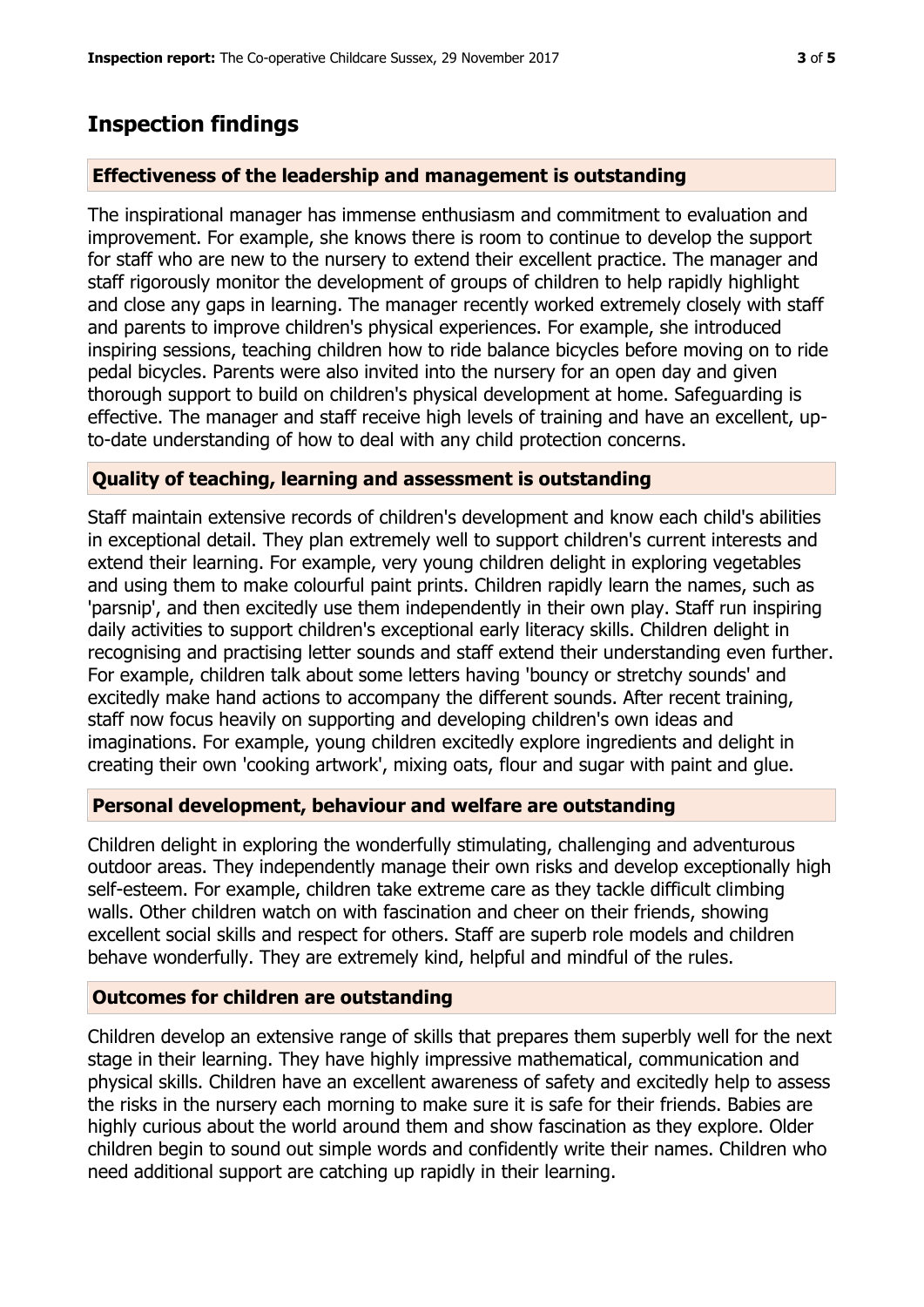## **Setting details**

| Unique reference number                             | EY473592                                                                             |  |
|-----------------------------------------------------|--------------------------------------------------------------------------------------|--|
| <b>Local authority</b>                              | <b>East Sussex</b>                                                                   |  |
| <b>Inspection number</b>                            | 1069985                                                                              |  |
| <b>Type of provision</b>                            | Full-time provision                                                                  |  |
| Day care type                                       | Childcare - Non-Domestic                                                             |  |
| <b>Registers</b>                                    | Early Years Register, Compulsory Childcare<br>Register, Voluntary Childcare Register |  |
| Age range of children                               | $0 - 4$                                                                              |  |
| <b>Total number of places</b>                       | 101                                                                                  |  |
| Number of children on roll                          | 153                                                                                  |  |
| Name of registered person                           | The Midcounties Co-Operative Limited                                                 |  |
| <b>Registered person unique</b><br>reference number | RP900862                                                                             |  |
| <b>Date of previous inspection</b>                  | 23 April 2014                                                                        |  |
| <b>Telephone number</b>                             | 01273 678356                                                                         |  |

The Co-operative Childcare Sussex registered in 2014. It is one of a large number of private nurseries run by The Midcounties Co-Operative Limited. The nursery operates within the Childcare Centre in the University of Sussex, in East Sussex. It is open each weekday from 7.30am to 6.30pm, all year through. The nursery is in receipt of funding for the provision of free early education for children aged two, three and four years. It employs 38 members of staff, 37 of whom hold appropriate early years qualifications at level 2 and above, including one member of staff with a relevant degree and another who holds early years teacher status.

This inspection was carried out by Ofsted under sections 49 and 50 of the Childcare Act 2006 on the quality and standards of provision that is registered on the Early Years Register. The registered person must ensure that this provision complies with the statutory framework for children's learning, development and care, known as the early years foundation stage.

Any complaints about the inspection or the report should be made following the procedures set out in the guidance 'Complaints procedure: raising concerns and making complaints about Ofsted', which is available from Ofsted's website: www.gov.uk/government/organisations/ofsted. If you would like Ofsted to send you a copy of the guidance, please telephone 0300 123 4234, or email enquiries@ofsted.gov.uk.